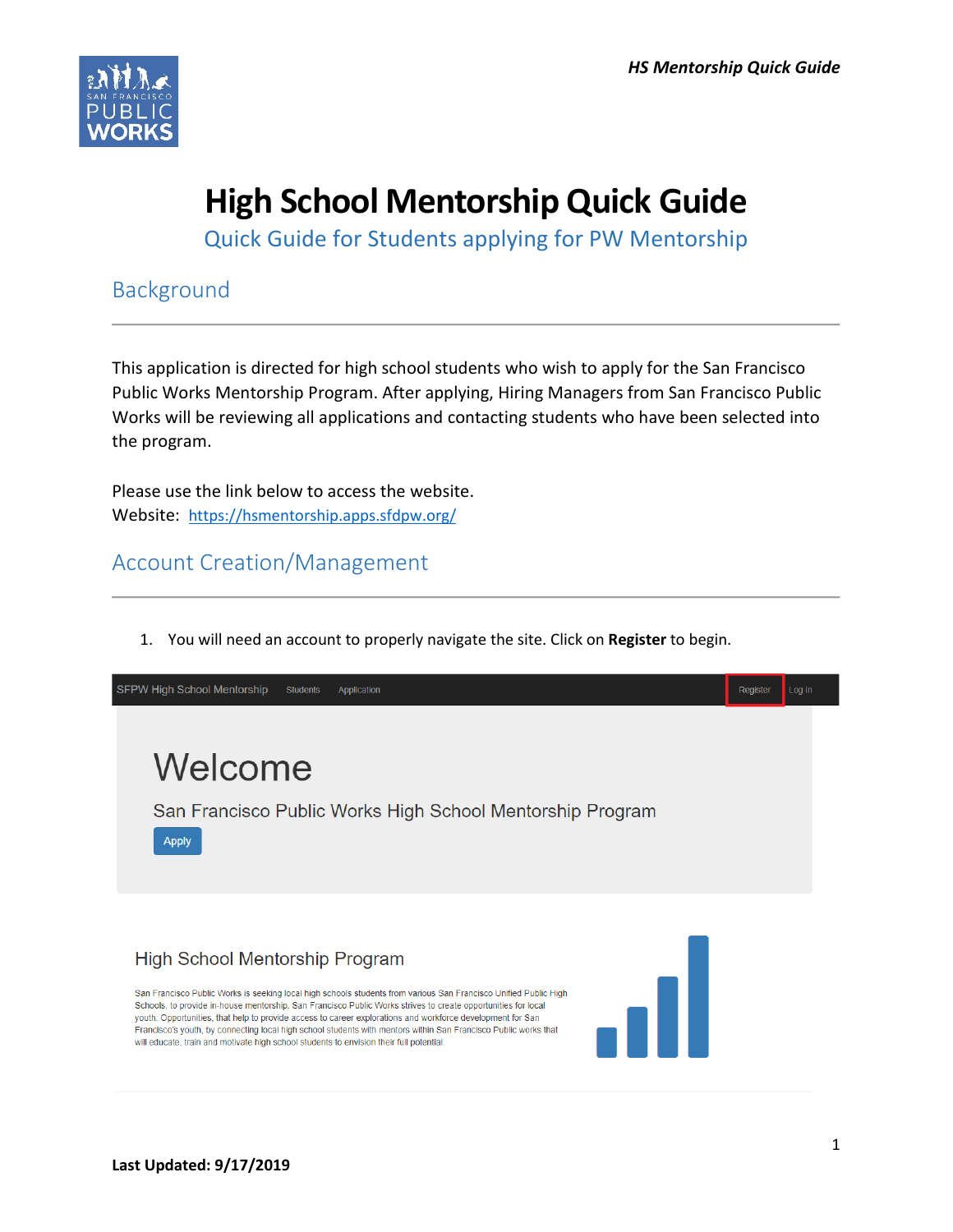

2. Once you have clicked on **Register,** you should be directed to this page to input the proper information in all fields.

| SFPW High School Mentorship          |          | Students | Application |  | Register | Log in |  |
|--------------------------------------|----------|----------|-------------|--|----------|--------|--|
| Register<br>Create a new account.    |          |          |             |  |          |        |  |
| Email                                |          |          |             |  |          |        |  |
| Password                             |          |          |             |  |          |        |  |
| Confirm password                     |          |          |             |  |          |        |  |
|                                      | Register |          |             |  |          |        |  |
| © 2019 - SFPW High School Mentorship |          |          |             |  |          |        |  |

3. Once you have registered, you will receive a confirmation email for your account.



Please confirm your account within 14 days of account creation by clicking one of the links in the email.



\*Note that your must confirm your email in order to reset your password!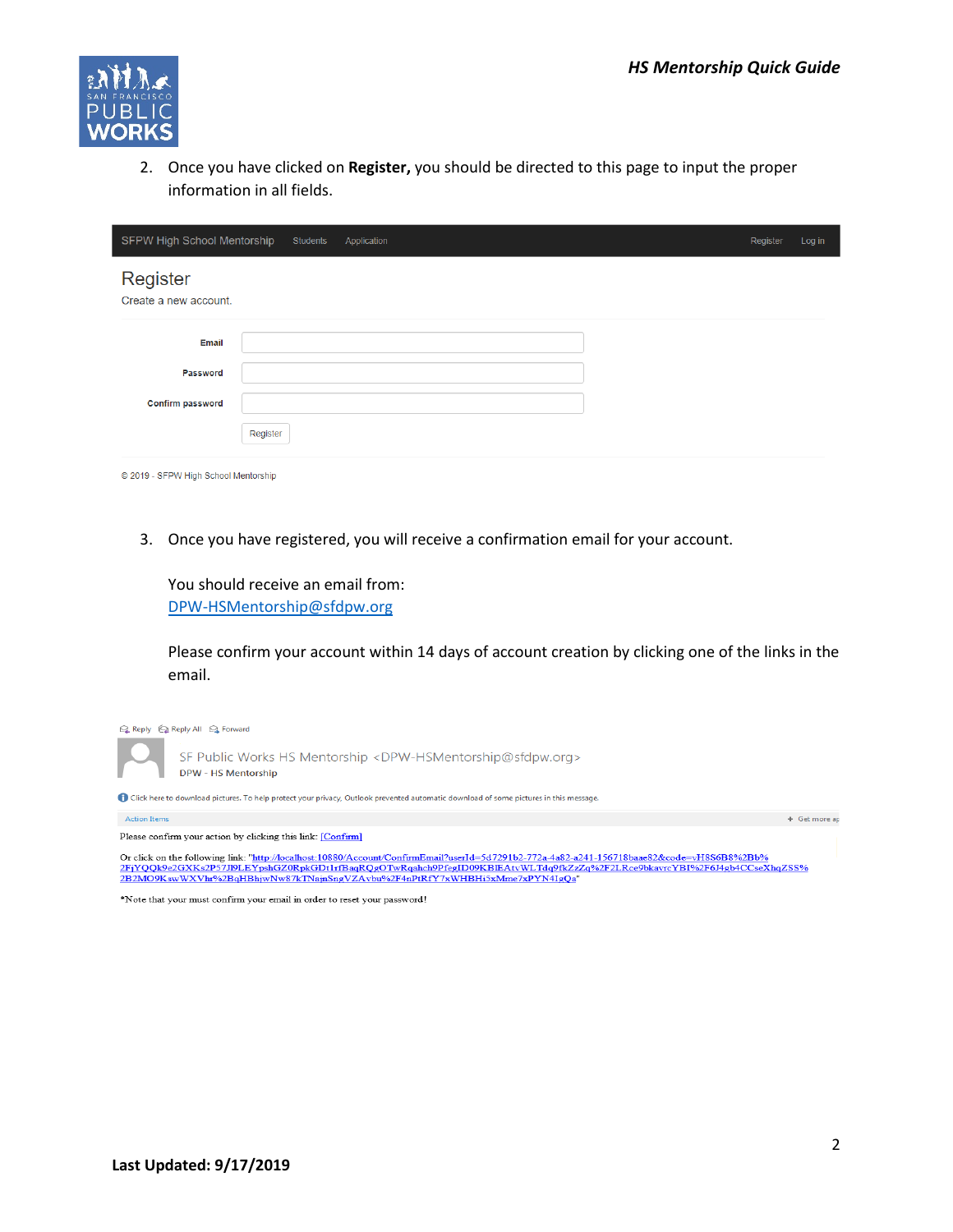

### Password Reset

1. In case you have forgotten your password, click on **Forgot your password** on the login page.

| Log in                                          |        |
|-------------------------------------------------|--------|
| Use a local account to log in.                  |        |
| Email                                           |        |
| Password                                        |        |
|                                                 | Log in |
| Register as a new user<br>Forgot your password? |        |

© 2019 - SFPW High School Mentorship

Enter your email on the page below and we will send you a link to reset your password.

\*Note that you must have confirmed your email in order to reset your password.

| Forgot your password?<br>Enter your email. |            |
|--------------------------------------------|------------|
| <b>Email</b>                               |            |
| C 2019 - SFPW High School Mentorship       | Email Link |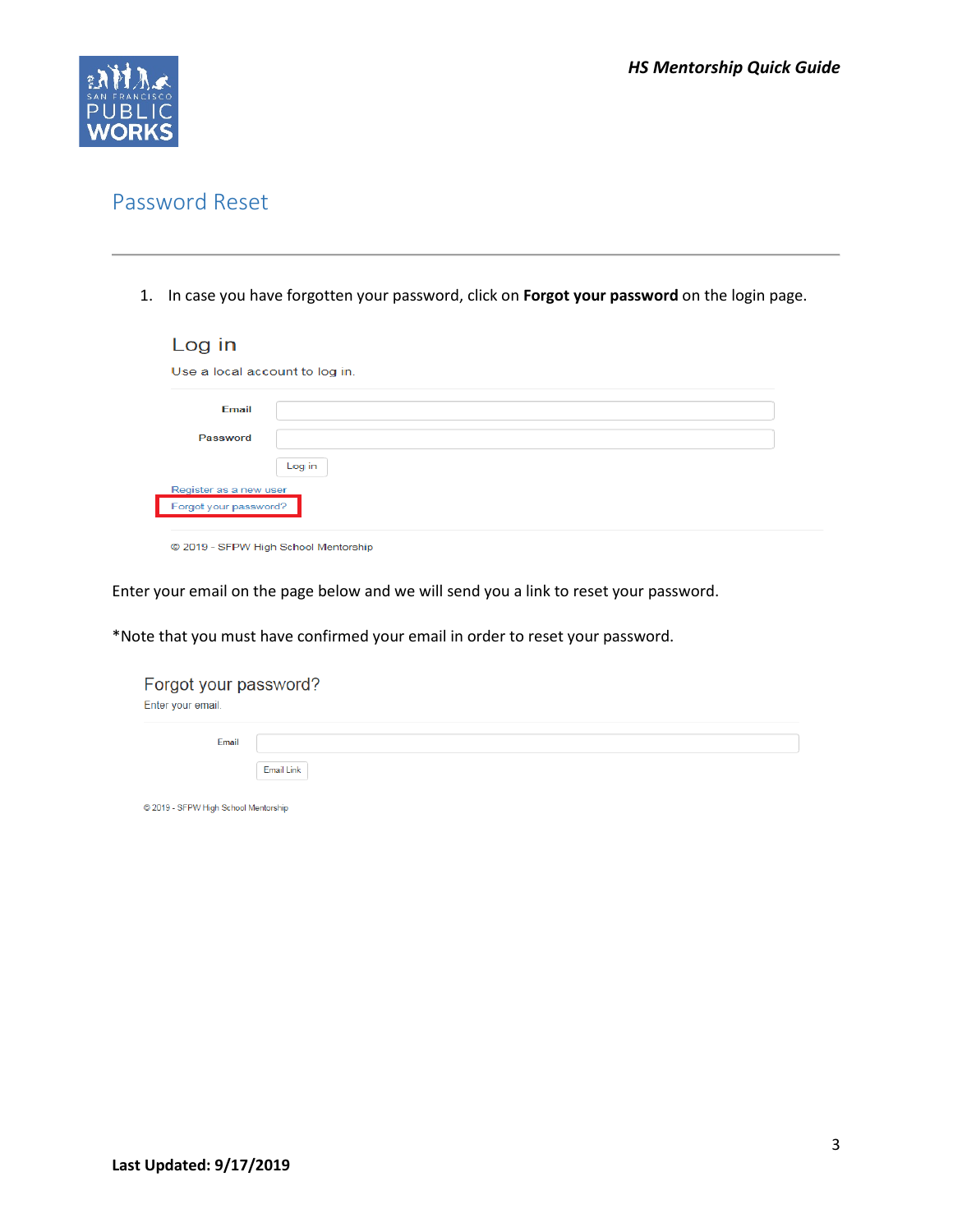

1. If you wish to change your password, click on your email for account management.

| SFPW High School Mentorship | <b>Students</b><br>Application |                                                           | Hello shannon t lee@sfdpw.orgl | Log off |  |
|-----------------------------|--------------------------------|-----------------------------------------------------------|--------------------------------|---------|--|
| Welcome<br><b>Apply</b>     |                                | San Francisco Public Works High School Mentorship Program |                                |         |  |

2. Once you have clicked on your email, you should be redirected to this page.

#### **Click on change your password.**

| Manage.<br>Change your account settings                                |                                                                                                                                                                                          |
|------------------------------------------------------------------------|------------------------------------------------------------------------------------------------------------------------------------------------------------------------------------------|
|                                                                        | <b>Password:</b> [Change your password]                                                                                                                                                  |
| <b>External Logins:</b><br><b>Two-Factor</b><br><b>Authentication:</b> | 0 [ Manage ]<br>There are no two-factor authentication providers configured. See this article for details on setting up this ASP.NET application to support two-factor<br>authentication |
|                                                                        |                                                                                                                                                                                          |

© 2019 - SFPW High School Mentorship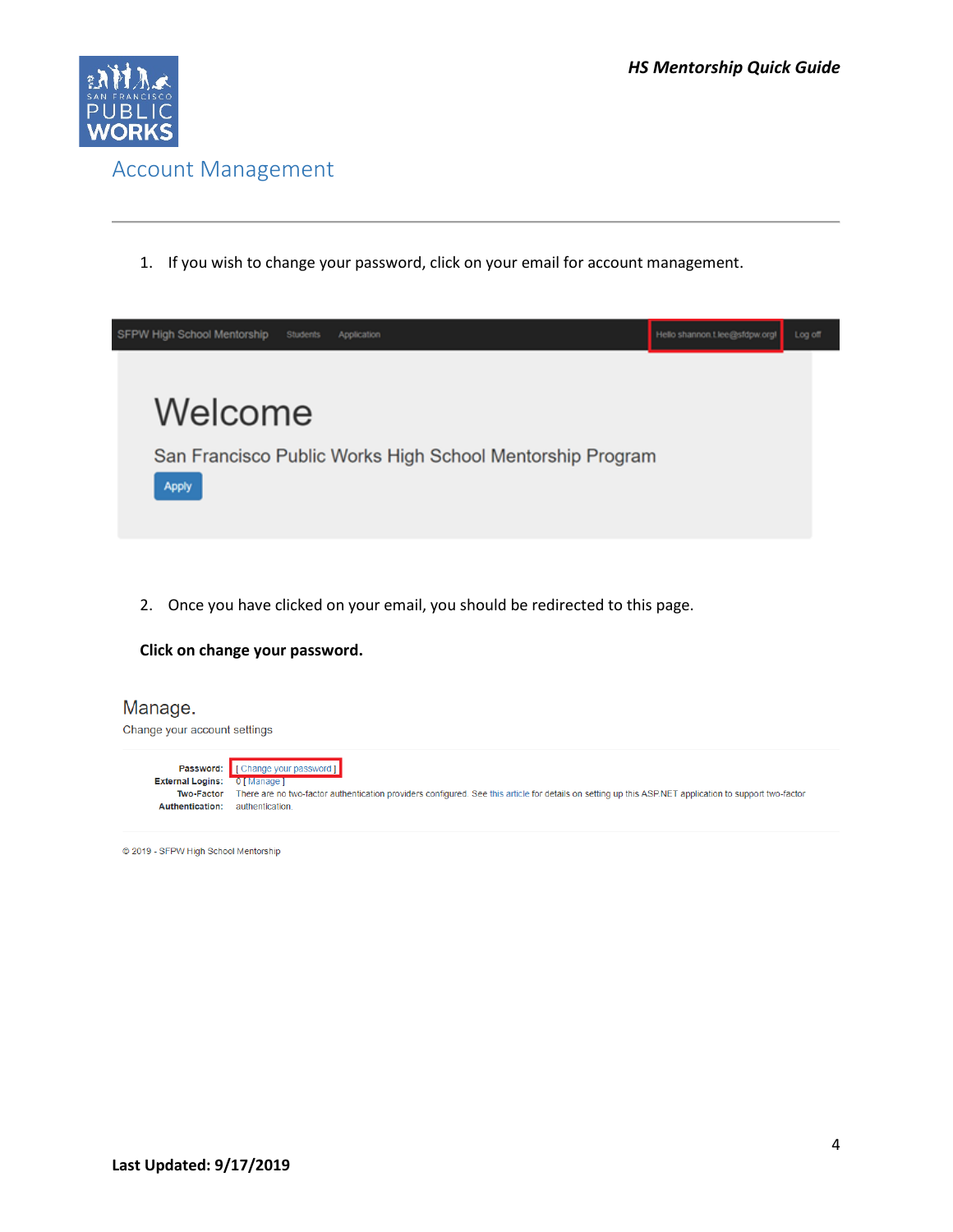

3. Input the appropriate information and click **Change password**.

Change Password.

| Change Password Form    |                 |
|-------------------------|-----------------|
| <b>Current password</b> |                 |
| <b>New password</b>     |                 |
| Confirm new password    |                 |
|                         | Change password |
|                         |                 |

© 2019 - SFPW High School Mentorship

## Applying to the Mentorship Program

1. After a successful registration, clicking on the application tab will bring you to a page to apply. If this is your first time, you will be clicking **Create New** as seen below:



© 2019 - SFPW High School Mentorship